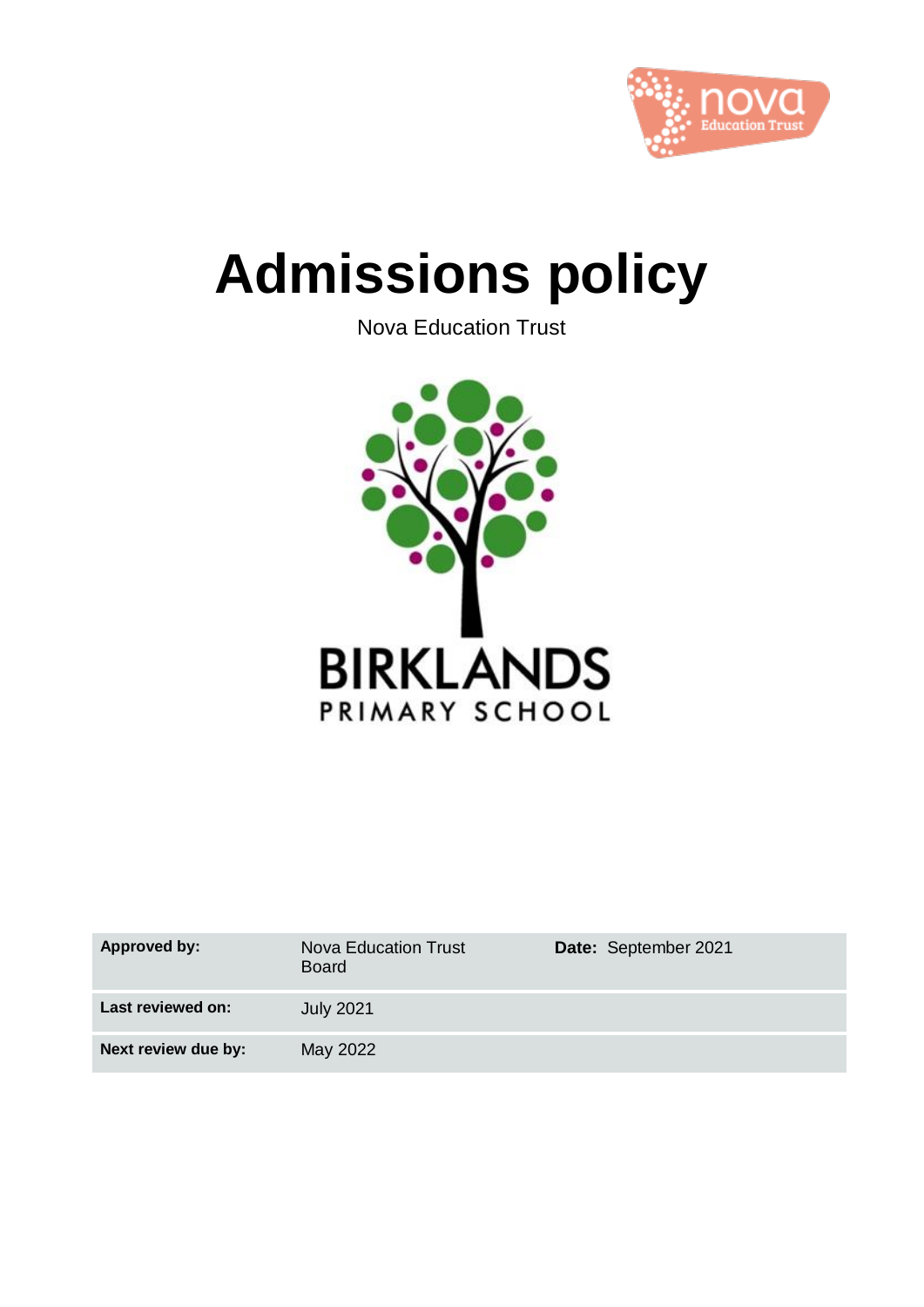### **Contents**

### **1. Aims**

This policy sets out the admissions policy of Nova Education Trust

Sections 6 and 7 set out the oversubscription criteria, and approach to in-year admissions, specific to Birklands Primary School.

It aims to:

- Explain how to apply for a place at a school in Nova Education Trust
- Set out the arrangements for allocating places to the pupils who apply
- Explain how to appeal against a decision not to offer your child a place

### **2. Legislation and statutory requirements**

This policy is based on the following statutory guidance from the Department for Education (DfE):

- [School Admissions Code](https://www.gov.uk/government/publications/school-admissions-code--2)
- [School Admission Appeals Code](https://www.gov.uk/government/publications/school-admissions-appeals-code)

We are required by our funding agreement to comply with these codes, and with the law relating to admissions as set out in the [School Standards and Framework Act 1998.](http://www.legislation.gov.uk/ukpga/1998/31/contents)

This policy complies with our funding agreement and articles of association.

### **3. Definitions**

The **normal admissions round** is the period during which parents can apply for state-funded school places at a school's normal point of entry, using the common application form provided by their home local authority.

**Looked after children** are children who, at the time of making an application to a school, are:

- In the care of a local authority, or
- Being provided with accommodation by a local authority in exercise of its social services functions

**Previously looked after children** are children who were looked after, but ceased to be so because they: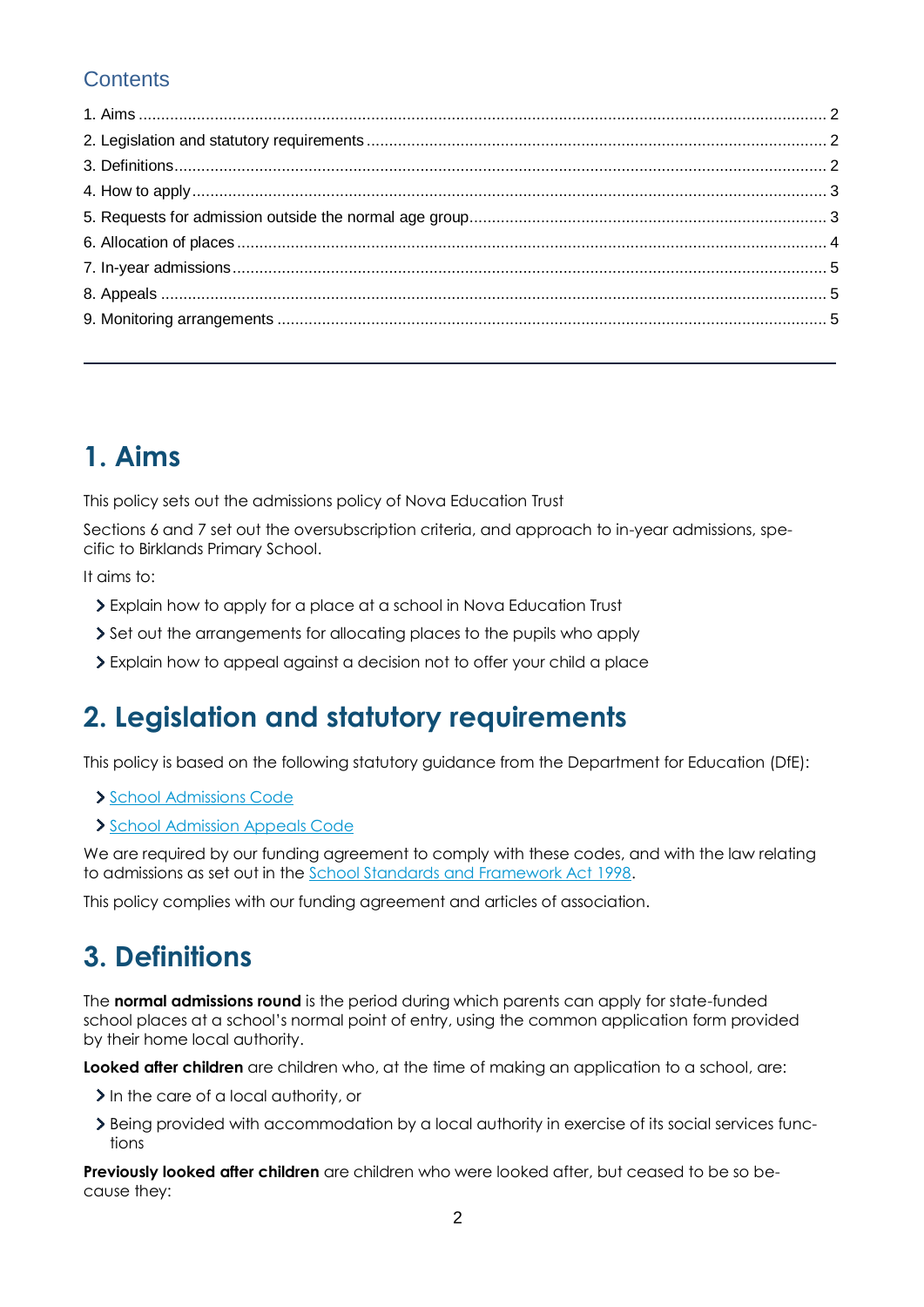- Were adopted under the Adoption Act 1976 or the Adoption and Children Act 2002, or
- Became subject to a child arrangements order, or
- Became subject to a special guardianship order

A child reaches **compulsory school age** on the prescribed day following their 5th birthday (or on their 5th birthday if it falls on a prescribed day). The prescribed days are 31 December, 31 March and 31 August.

### **4. How to apply**

For applications in the normal admissions round you should use the application form provided by your home local authority (regardless of which local authority the schools are in). You can use this form to express your preference for a minimum of 3 state-funded schools, in rank order.

You will receive an offer for a school place directly from your local authority.

Please note, pupils already attending one of our nurseries will not transfer automatically into reception in the attached school (or any of our other schools). A separate application must be made for a place in reception.

Please note, pupils attending one of our infant schools will not transfer automatically into one of our junior schools. A separate application must be made for a place.

### **5. Requests for admission outside the normal age group**

Parents are entitled to request a place for their child outside of their normal age group.

Decisions on requests for admission outside the normal age group will be made on the basis of the circumstances of each case and in the best interests of the child concerned. In accordance with the School Admissions Code, this will include taking account of:

- > Parents' views
- Information about the child's academic, social and emotional development
- Where relevant, their medical history and the views of a medical professional
- Whether they have previously been educated out of their normal age group
- Whether they may naturally have fallen into a lower age group if it were not for being born prematurely
- > Headteachers' views

Wherever possible, requests for admission outside a child's normal age group will be processed as part of the main admissions round. They will be considered on the basis of the admission arrangements laid out in this policy, including the oversubscription criteria listed in section 6. Applications will not be treated as a lower priority if parents have made a request for a child to be admitted outside the normal age group.

Parents will always be informed of the reasons for any decision on the year group a child should be admitted to. Parents do not have a right to appeal if they are offered a place but it is not in their preferred age group.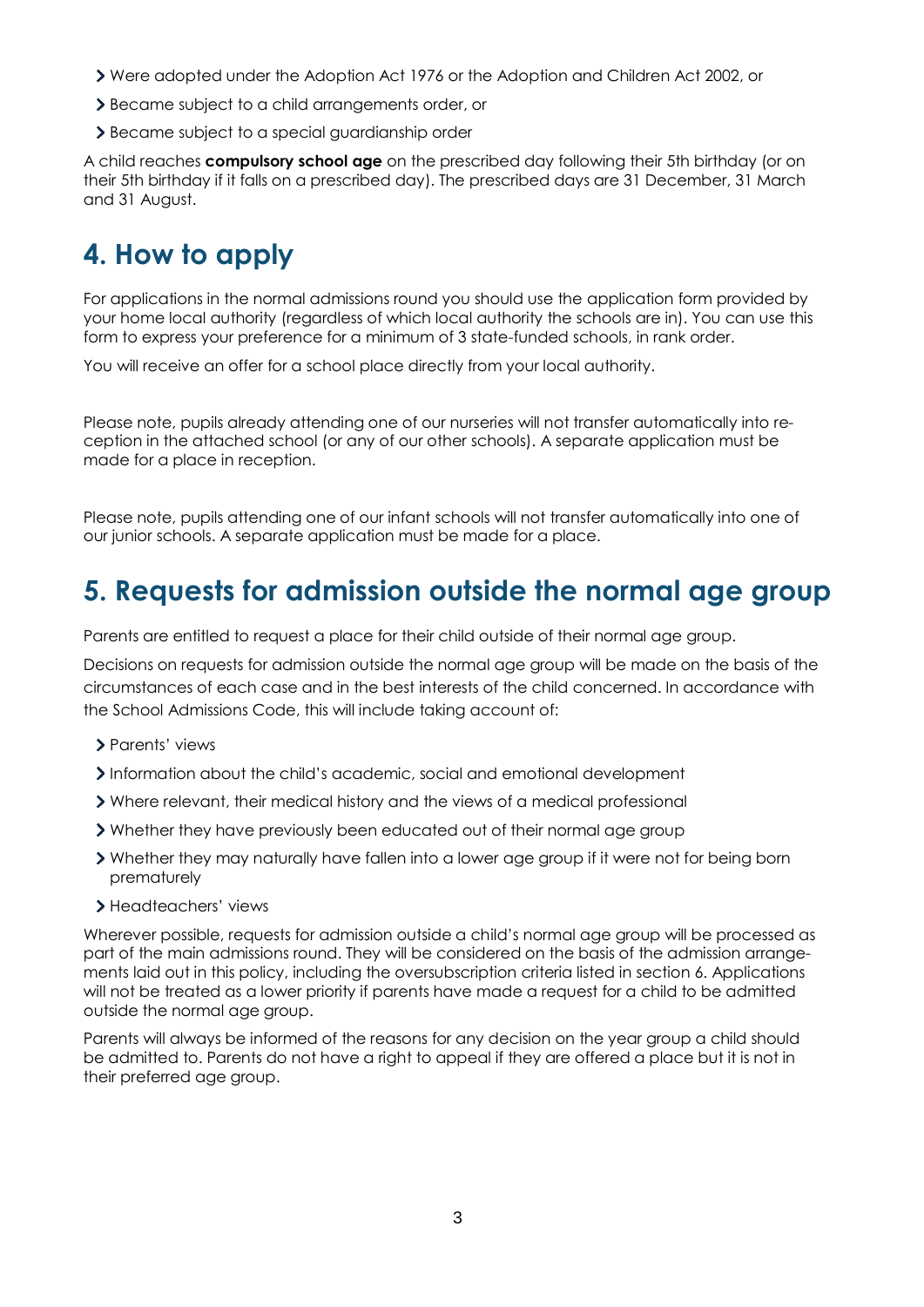## **6. Allocation of places**

#### **6.1 Admission numbers**

At Birklands Primary School our published admission number (PAN) for entry into reception onwards is forty-five

#### **6.2 Oversubscription criteria**

All children whose education, health and care (EHC) plan names Birklands Primary School will be admitted before any other places are allocated.

If the school is not oversubscribed, all applicants will be offered a place.

In the event that Birklands Primary School receives more applications than the number of places available, places will be given to those children who meet any of the criteria set out below, in order until all places are filled.

- 1. Highest priority will be given to looked after children and all previously looked after children who apply for a place at the school. The 2021 Code requires children who appear (to the admission authority) to have been in state care outside of England and ceased to be in state care as a result of being adopted to be given equal first priority in admission arrangements, alongside looked after children (LAC) and children who were previously looked after by English local authorities (PLAC). This advice refers to these children as internationally adopted previously looked after children – "IAPLAC".
- 2. Priority will next be given to children who live in the catchment area and who at the time of admission have a sibling, who attend the school
- 3. Priority will next be given to children who live in the catchment area
- 4. Priority will next be given to children who live outside the catchment area and who, at the time of admission have a sibling who attend the school or the child currently attends our school nursery, at the time of application
- 5. Priority will next be given to children who live outside the catchment area

#### **6.3 Tie break**

In the case of 2 or more applications that cannot be separated by the oversubscription criteria outlined above, we will use the distance between the school and a child's home as a tie breaker to decide between applicants. Priority will be given to children who live closest to the school.

Distance will be measured in a straight line from the child's home address to the school's front gates. A child's home address will be considered to be where they are resident for the majority of nights in a normal school week.

Where the distance between 2 or more children's homes and the school is the same, random allocation will be used to decide between them. This process will be independently verified. Birklands Primary School random allocation process involves names being placed into a sealed envelope, sealed envelopes being placed in a hat and the Chair of governors drawing the envelope from a hat.

#### **6.4 Children below compulsory school age (optional)**

Where children below compulsory school age are offered a place at Birklands Primary School they will be entitled to attend the school full-time in the September following their 4th birthday.